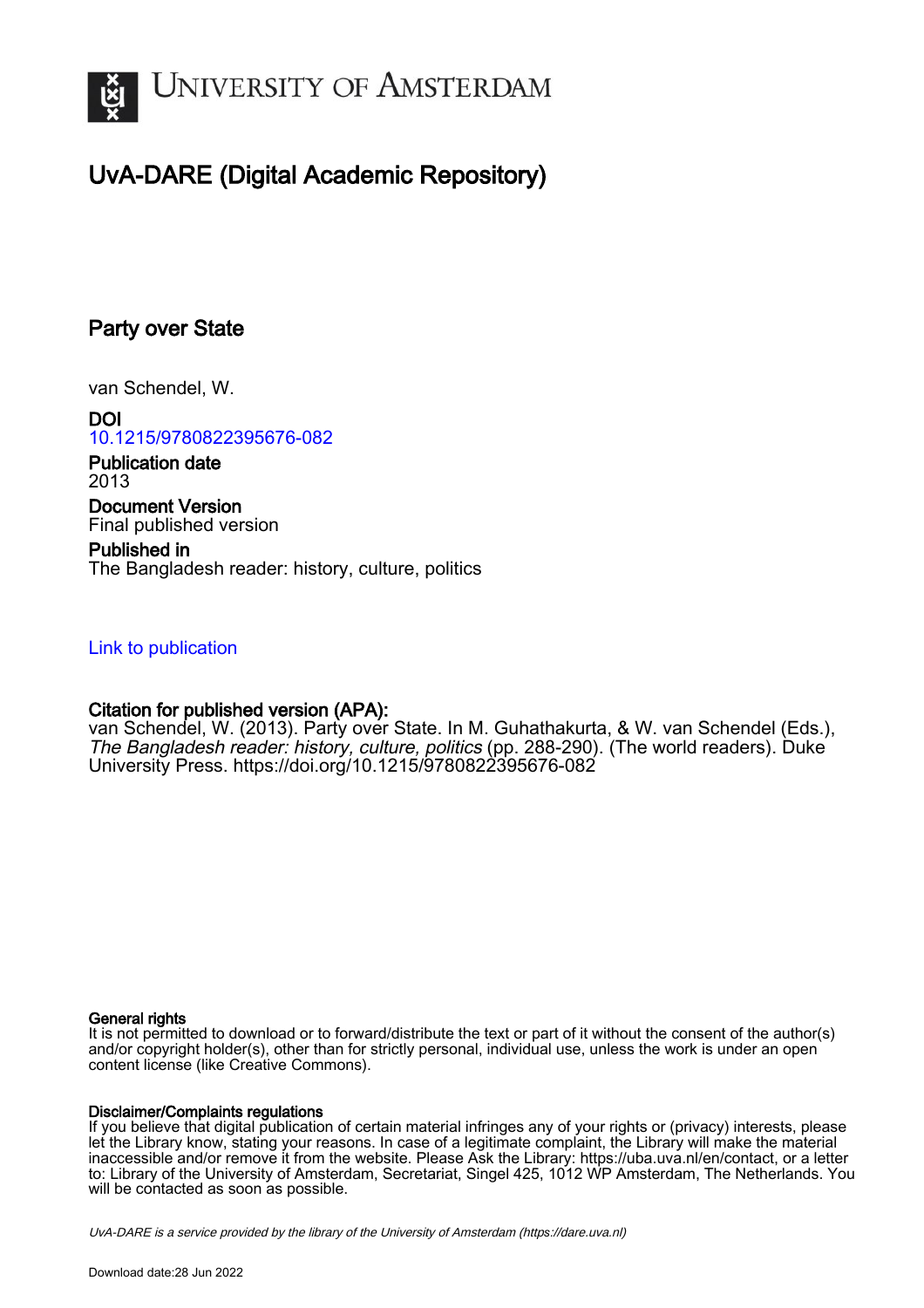# Party over State Willem van Schendel

Many Bangladeshis expected the postwar recovery to be quick. Now that West Pakistani economic exploitation had ceased, a very popular government had come to power, and the world was extending aid to the new country, things were rapidly going to get better. These expectations soon proved to have been too optimistic.

After the war the institutions of state were weak and in disarray. Many senior positions in the bureaucracy and armed forces lay vacant because their occupants had been from West Pakistan. These institutions as well as the political parties now became arenas of factional struggle between those who had actively supported independence from exile in India and those who had tried to weather the storm of 1971 inside Bangladesh. The weak new state was confronted with enormous challenges: it needed to disarm groups of freedom fighters and establish law and order, run the newly nationalised industries, restore the infrastructure and become a player in the international state system. Most importantly, the state had to deliver economic development. The promise of emancipation from political domination by Pakistan had been fulfilled; now the government would be judged on its performance regarding its other promise: to emancipate the delta from economic exploitation, poverty and stagnation.

In a feeble state confronted with high popular expectations, the role of a charismatic leader is crucial. [Sheikh] Mujib relied on his personal popularity and political intuition to tackle the new challenges. It was an almost impossible balancing act and it soon became clear that he had been far more effective as an opposition leader than he was as a statesman-fiery rhetoric was more his style than forceful governance. He was unable to transform his personal relationship with his followers into an established authority structure independent of his personal qualifications. In an eerie replay of the late 1940s and early 1950s-when the Muslim League had been unable to switch from being the engine of the movement for Pakistan to being an effective ruling party-the early 1970s saw a steep erosion of the popularity of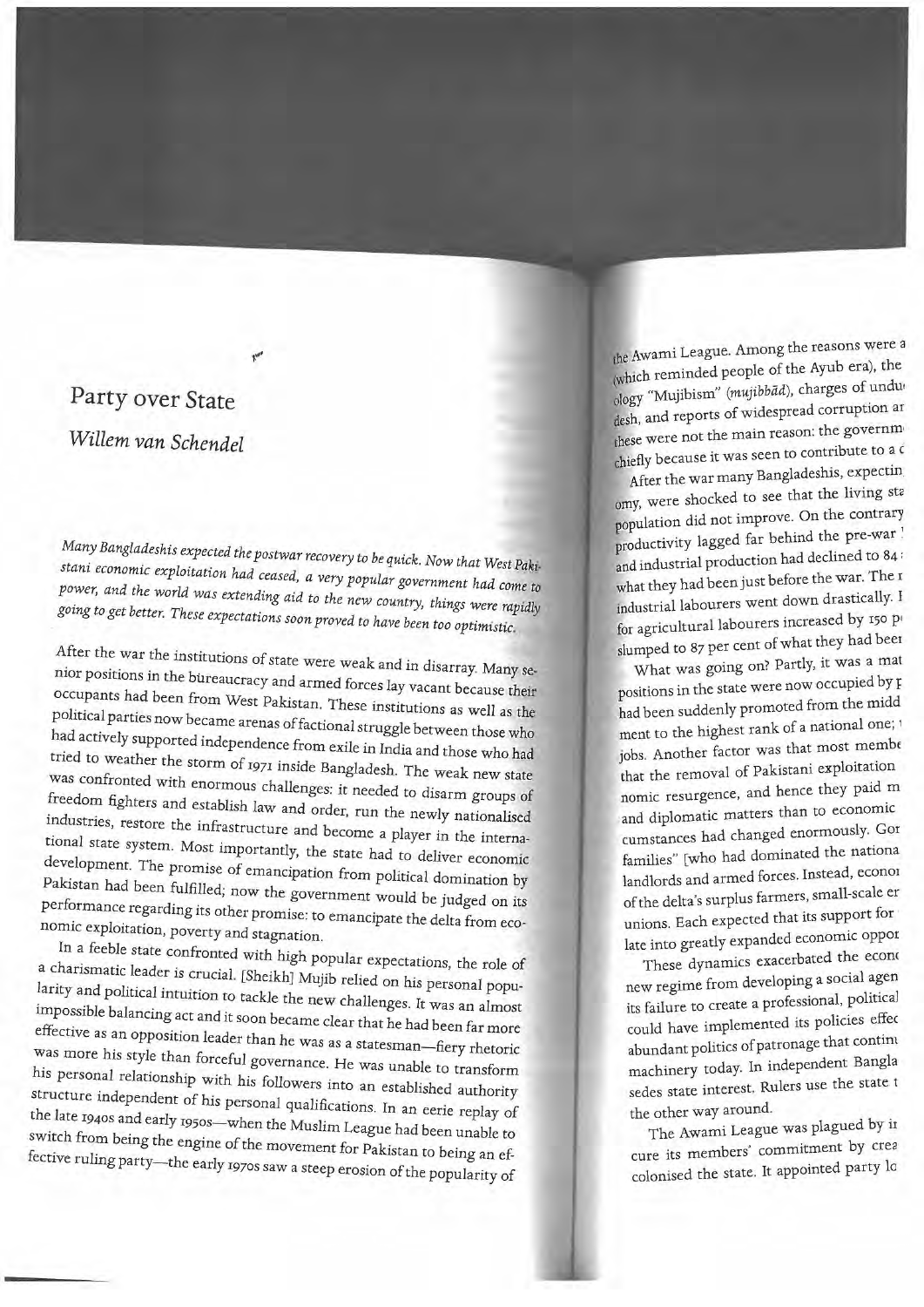the Awami League. Among the reasons were a blossoming personality cult (which reminded people of the Ayub era), the attempt to dub the state ideology "Mujibism" (mujibbad), charges of undue Indian influence in Bangladesh, and reports of widespread corruption and nepotism in the party. But these were not the main reason: the government squandered its popularity chiefly because it was seen to contribute to a deep malaise in the economy.

After the war many Bangladeshis, expecting a rapid recovery of the economy, were shocked to see that the living standard of the majority of the population did not improve. On the contrary, it kept on falling. Economic productivity lagged far behind the pre-war level and by 1973 agricultural and industrial production had declined to 84 and 66 per cent respectively of what they had been just before the war. The real income of agricultural and industrial labourers went down drastically. For example, the cost of living for agricultural labourers increased by 150 per cent as overall real incomes slumped to 87 per cent of what they had been in 1970.

What was going on? Partly, it was a matter of inexperience. Many top positions in the state were now occupied by politicians and bureaucrats who had been suddenly promoted from the middle ranks of a provincial government to the highest rank of a national one; they needed time to learn their jobs. Another factor was that most members of the power elite assumed that the removal of Pakistani exploitation by itself would lead to an economic resurgence, and hence they paid more attention to political, legal and diplomatic matters than to economic ones. Third, the economic circumstances had changed enormously. Gone were Pakistan's "twenty-two families" [who had dominated the national economy] and their allies, the landlords and armed forces. Instead, economic power was now in the hands of the delta's surplus farmers, small-scale entrepreneurs and industrial trade unions. Each expected that its support for the Awami League would translate into greatly expanded economic opportunities.

These dynamics exacerbated the economic muddle and prevented the new regime from developing a social agenda. Further problems arose from its failure to create a professional, politically neutral state bureaucracy that could have implemented its policies effectively. Instead, it engaged in an abundant politics of patronage that continues to plague the Bangladesh state machinery today. In independent Bangladesh, ruling-party loyalty supersedes state interest. Rulers use the state to further their party rather than the other way around.

The Awami League was plagued by internal rivalries and sought to secure its members' commitment by creating networks of patronage that colonised the state. It appointed party loyalists, often irrespective of their